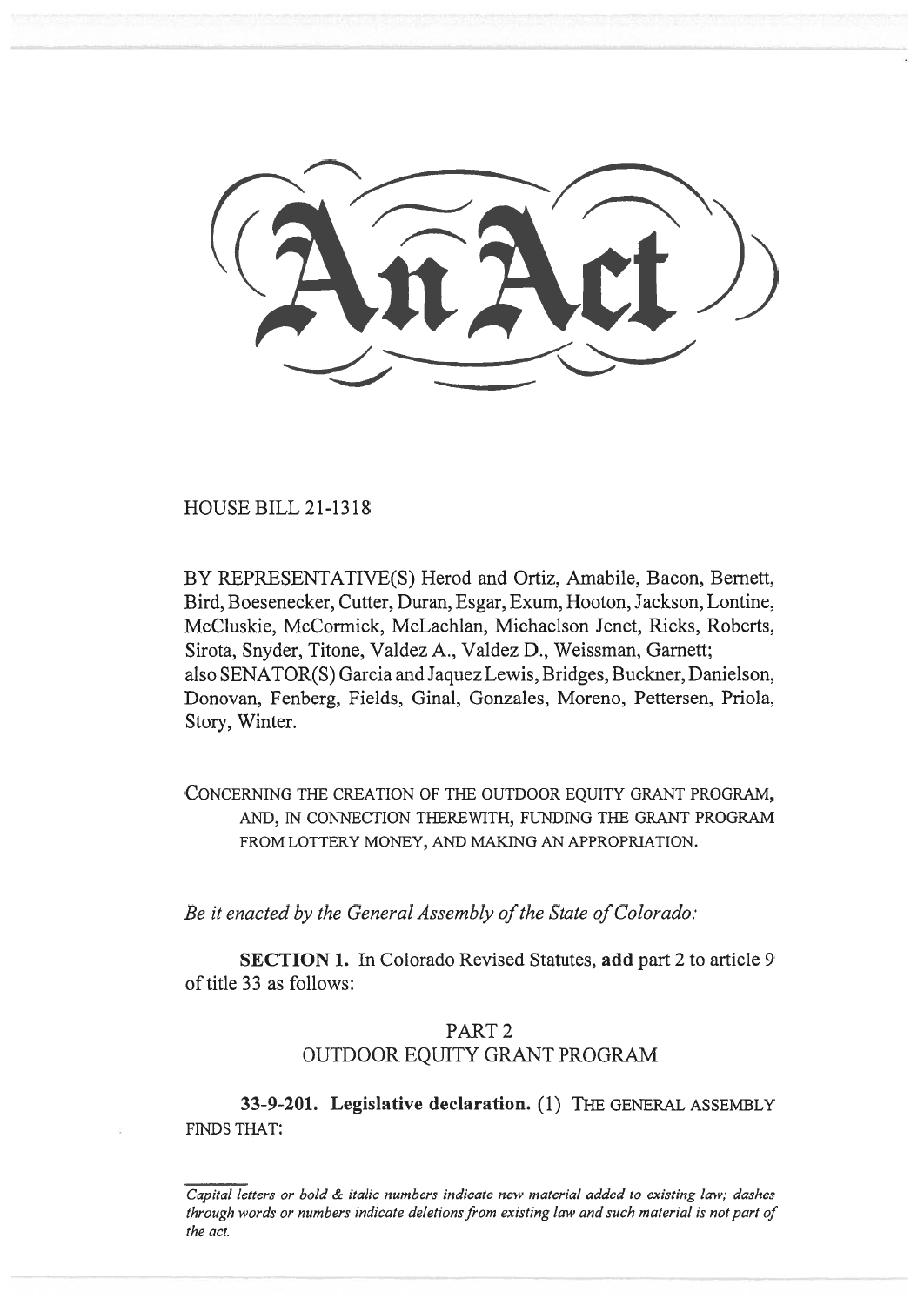(a) THE PURPOSE OF THE OUTDOOR EQUITY GRANT PROGRAM IS TO INCREASE ACCESS AND OPPORTUNITY FOR UNDERSERVED YOUTH AND THEIR FAMILIES TO EXPERIENCE COLORADO'S OPEN SPACES, STATE PARKS, PUBLIC LANDS, AND OTHER OUTDOOR AREAS THROUGH PROGRAMS WITH A FOCUS ON CONSERVATION, THE ENVIRONMENT, OUTDOOR EDUCATION, OR OUTDOOR RECREATION;

r de Karl Stergen (\* 1930)<br>1920 - Johann Carl Stergen (\* 1930)

(b) COLORADO IS A STATE OF DYNAMIC GROWTH, CHANGE, AND PROGRESS. IT IS INTERNATIONALLY RENOWNED FOR ITS BEAUTY AND VAST SCOPE OF YEAR-ROUND OUTDOOR ACTIVITIES, NATURAL LANDSCAPES, AND MOUNTAIN ADVENTURES.

(c) PARADOXICALLY, DESPITE THE PLETHORA OF OUTDOOR OPPORTUNITIES, CERTAIN DEMOGRAPHICS OF COLORADO YOUTH AND THEIR FAMILIES FACE REAL CHALLENGES AND OBSTACLES TO ACCESSING NATURE;

(d) A CLEAR LACK OF EQUITY EXISTS FOR LOW-INCOME, INNER-CITY, RURAL, RACIALLY, AND ETHNICALLY DIVERSE YOUTH, FOR YOUTH WHO ARE LESBIAN, GAY, BISEXUAL, TRANSGENDER, OR QUEER OR QUESTIONING, FOR NATIVE AMERICAN OR INDIGENOUS YOUTH, AND FOR YOUTH WITH DISABILITIES TO ENGAGE IN MEANINGFUL OUTDOOR EXPERIENCES AND NATURE-BASED EDUCATION;

(e) HISTORIC AND CHRONIC SYSTEMIC INEQUITIES HAVE MADE ACCESS TO NATURE MORE CHALLENGING FOR THESE YOUTH;

(f) RESEARCH CONFIRMS THAT TIME SPENT OUTSIDE IS ESSENTIAL TO HEALTH AND WELL-BEING; IT IMPROVES PHYSICAL AND MENTAL HEALTH, REDUCES STRESS, AND ENHANCES SOCIAL SKILLS; AND

(g) MORE TIME SPENT IN NATURE FOR DISPOSSESSED YOUTH CAN TRANSLATE TO BETTER ACADEMIC PERFORMANCE, INCREASED ENTHUSIASM FOR SCHOOL AND SCHOOL ACTIVITIES, AND A LESSENED LIKELIHOOD FOR ATTENDANCE PROBLEMS.

(2) THE GENERAL ASSEMBLY FURTHER FINDS AND DECLARES THAT IT IS NECESSARY TO ESTABLISH AN OUTDOOR EQUITY GRANT PROGRAM TO FUND PROGRAMS AND MEANINGFUL EXPERIENCES LED BY COMMUNITY MEMBERS AND LEADERS WHO UNDERSTAND THE UNIQUE NEEDS AND

PAGE 2-HOUSE BILL 21-1318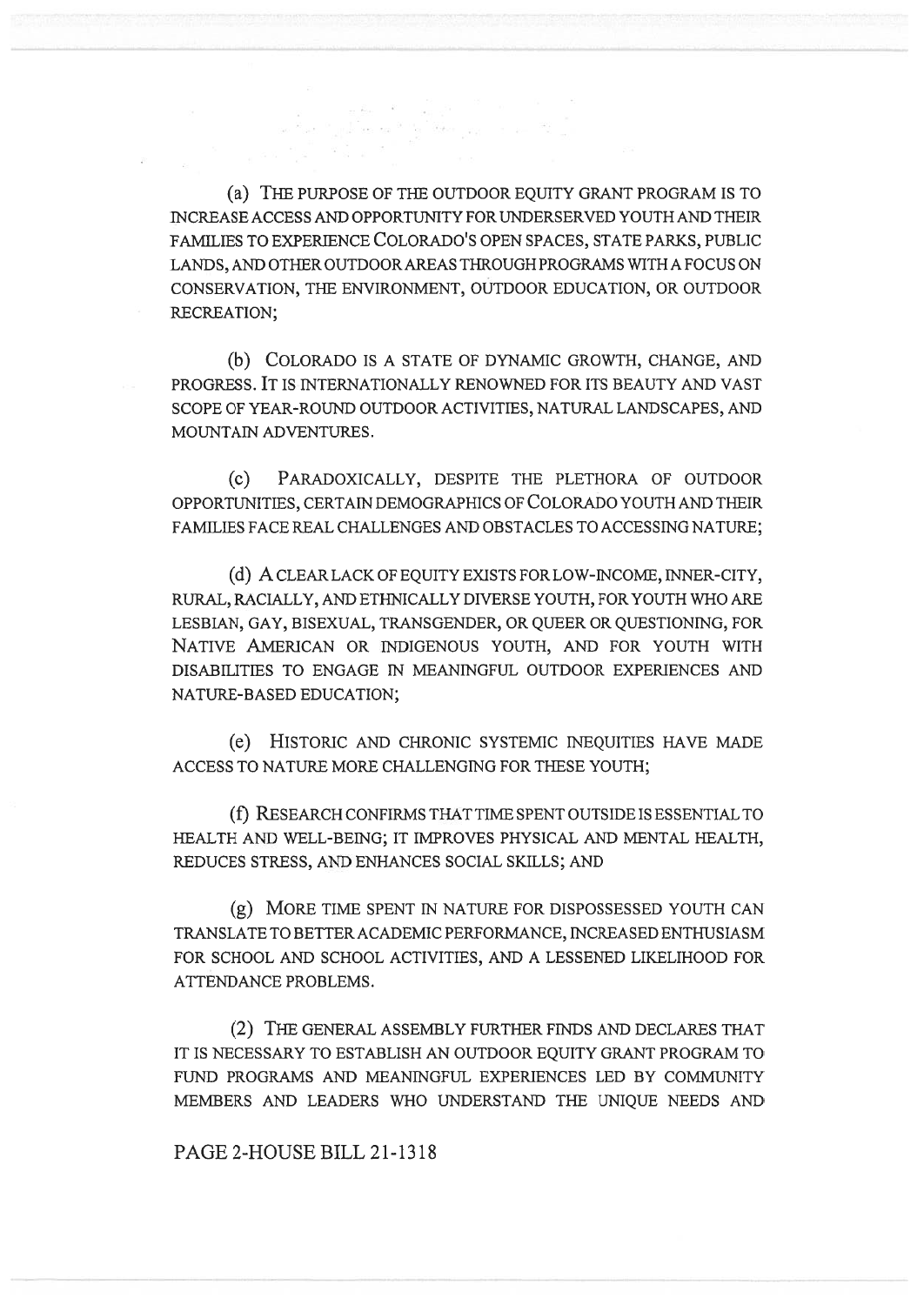PERSPECTIVES OF UNDERSERVED YOUTH AND THEIR COMMUNITIES IN ORDER TO ENSURE LONG-TERM AND SUSTAINABLE INVESTMENTS FOR NEW GENERATIONS OF OUTDOOR ENTHUSIASTS AND CONSERVATIONISTS.

33-9-202. Definitions. AS USED IN THIS PART 2, UNLESS THE CONTEXT OTHERWISE REQUIRES:

(1) "APPLICANT" MEANS A GOVERNMENTAL ENTITY, A NONPROFIT ORGANIZATION, A FOR-PROFIT ORGANIZATION, OR A FEDERALLY RECOGNIZED TRIBE THAT IS LOCATED IN THE STATE.

(2) "COLORADO OUTDOORS" MEANS COLORADO'S OPEN SPACES, STATE PARKS, PUBLIC LANDS, AND OTHER OUTDOOR RECREATION AREAS.

(3) "DEPARTMENT" MEANS THE DEPARTMENT OF NATURAL RESOURCES.

(4) "DIRECTOR" MEANS THE DIRECTOR OF THE DIVISION OF PARKS AND WILDLIFE.

(5) "DIVISION" MEANS THE DIVISION OF PARKS AND WILDLIFE, CREATED IN SECTION 33-9-104.

(6) "ELIGIBLE YOUTH" MEANS A PERSON WHO RESIDES IN COLORADO AND WHO IS ELIGIBLE FOR ADMISSION TO PUBLIC SCHOOL IN THE STATE OR WHO IS NO LONGER ELIGIBLE FOR ADMISSION TO PUBLIC SCHOOL IN THE STATE BUT IS NOT YET TWENTY-SIX YEARS OLD, AND INCLUDES THE PERSON'S FAMILY.

(7) "EXECUTIVE DIRECTOR" MEANS THE EXECUTIVE DIRECTOR OF THE DEPARTMENT OF NATURAL RESOURCES.

(8) "LOW INCOME" MEANS MEDIAN HOUSEHOLD INCOME THAT IS LESS THAN OR EQUAL TO TWO HUNDRED PERCENT OF THE FEDERAL POVERTY LINE.

(9) "OUTDOOR EQUITY BOARD" OR "BOARD" MEANS THE OUTDOOR EQUITY BOARD CREATED IN SECTION 33-9-203.

(10) "OUTDOOR EQUITY FUND" OR "FUND" MEANS THE OUTDOOR EQUITY FUND CREATED IN SECTION 33-9-206.

PAGE 3-HOUSE BILL 21-1318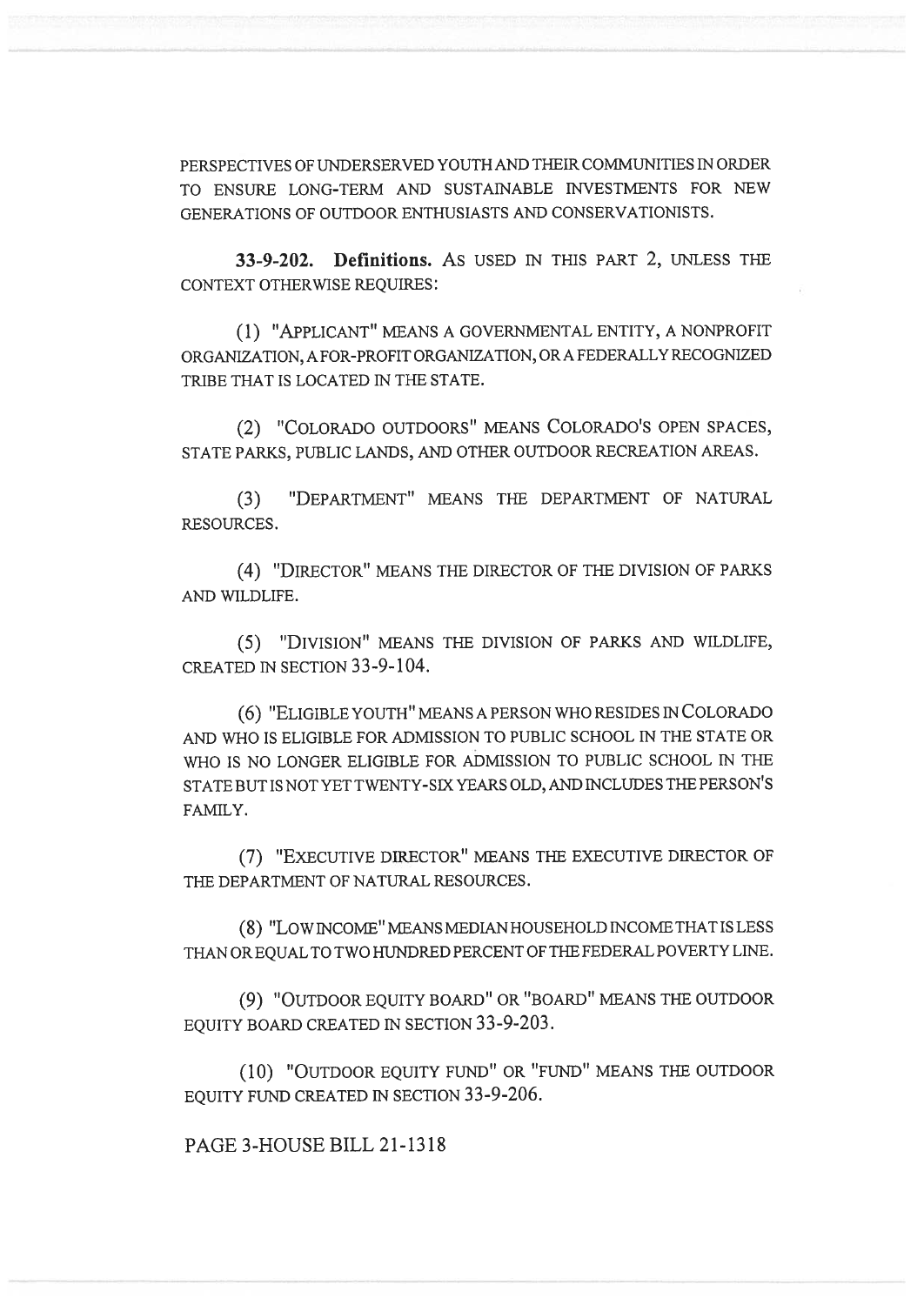(11) "OUTDOOR EQUITY GRANT PROGRAM" OR "GRANT PROGRAM" MEANS THE OUTDOOR EQUITY GRANT PROGRAM CREATED IN SECTION 33-9-205.

33-9-203. Outdoor equity board - creation - terms - per diem and expense reimbursement. (1) THERE IS HEREBY CREATED THE OUTDOOR EQUITY BOARD IN THE DIVISION OF PARKS AND WILDLIFE. THE BOARD IS RESPONSIBLE FOR THE GOVERNANCE OF THE OUTDOOR EQUITY GRANT PROGRAM.

(2) THE BOARD CONSISTS OF THE FOLLOWING NINE VOTING MEMBERS AS FOLLOWS:

(a) ONE MEMBER PERSONALLY IMPACTED BY AND WITH EXPERIENCE IN RACIAL JUSTICE ISSUES;

(b) ONE MEMBER PERSONALLY IMPACTED BY AND WITH EXPERIENCE IN ENVIRONMENTAL JUSTICE ISSUES;

(c) ONE MEMBER WITH EXPERIENCE WORKING ON CONSERVATION ISSUES;

(d) ONE MEMBER WITH EXPERIENCE IN PROVIDING OUTDOOR EDUCATION PROGRAMS;

(e) ONE MEMBER PERSONALLY IMPACTED BY AND WITH EXPERIENCE IN DISABILITY-ACCESSIBLE OUTDOOR PROGRAMMING;

(f) ONE MEMBER PERSONALLY IMPACTED BY AND WITH EXPERIENCE IN EQUITY FOR INDIVIDUALS WHO ARE LESBIAN, GAY, BISEXUAL, TRANSGENDER, OR QUEER OR QUESTIONING; AND

(g) THREE YOUTH MEMBERS FROM COMMUNITIES ELIGIBLE TO BE SERVED BY THE GRANT PROGRAM AT THE TIME OF THEIR APPOINTMENT.

(3) THE BOARD CONSISTS OF THE FOLLOWING THREE NONVOTING MEMBERS AS FOLLOWS:

(a) THE DIRECTOR OF THE COLORADO OUTDOOR RECREATION INDUSTRY OFFICE, CREATED IN SECTION 24-48.5-129, OR THEIR APPOINTEE;

PAGE 4-HOUSE BILL 21-1318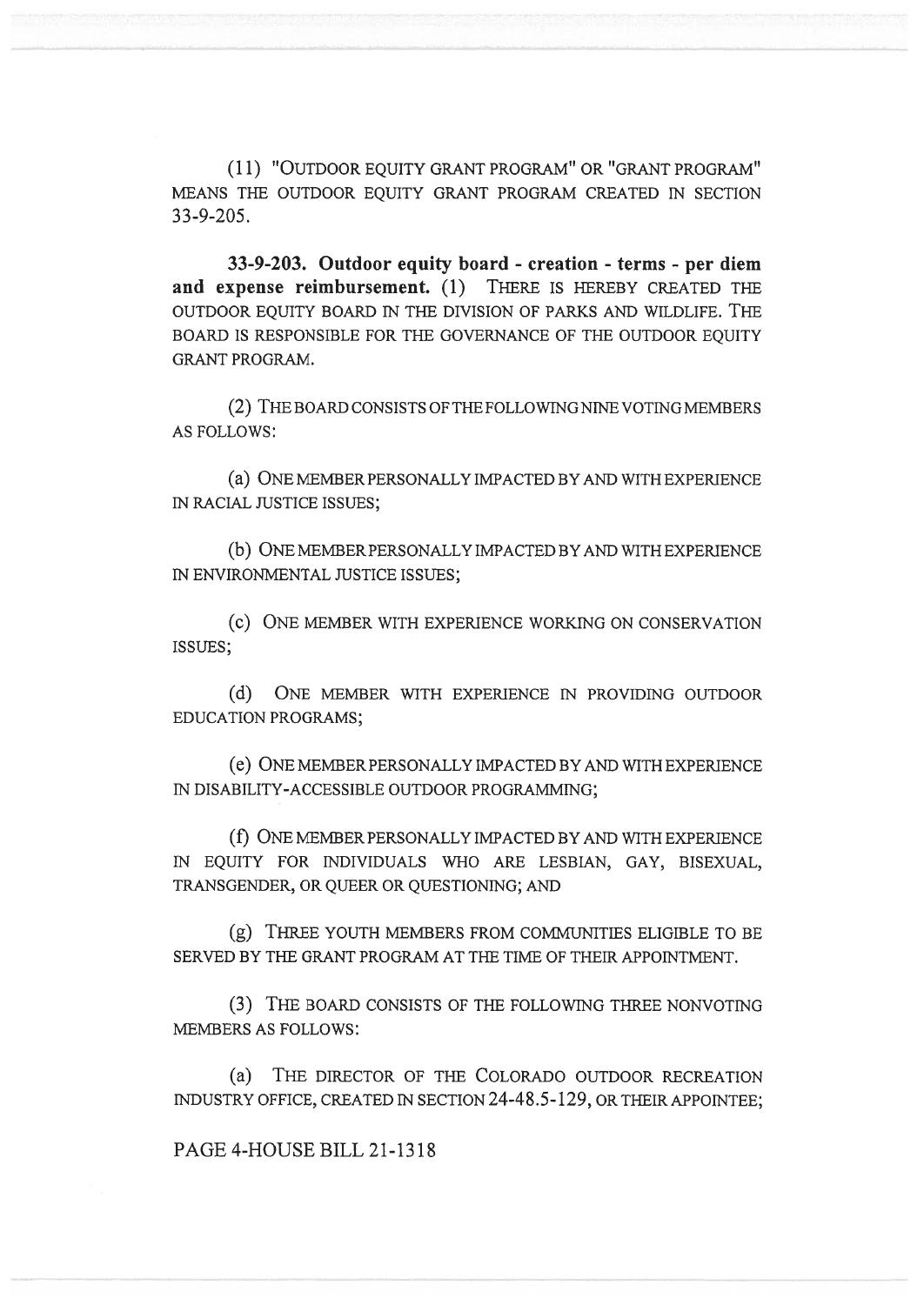(b) THE DIRECTOR OF THE DIVISION OF PARKS AND WILDLIFE, OR THEIR APPOINTEE; AND

(C) THE EXECUTIVE DIRECTOR OF THE GREAT OUTDOORS COLORADO PROGRAM, OR THEIR APPOINTEE.

(4) (a) THE DIRECTOR SHALL APPOINT THE VOTING MEMBERS OF THE BOARD IN CONSULTATION WITH THE EXECUTIVE DIRECTOR.

(b) THE DIRECTOR SHALL ACCEPT NOMINATIONS FOR BOARD MEMBERS THROUGH AN OPEN AND PUBLIC PROCESS ESTABLISHED BY THE DIVISION THAT ENGAGES NONPROFIT AND PUBLIC ORGANIZATIONS THAT HAVE A FOCUS ON RACIAL EQUITY, ENVIRONMENTAL JUSTICE, CONSERVATION AND STEWARDSHIP, YOUTH ACTIVITY AND ENGAGEMENT, EDUCATION, DISABILITY ADVOCACY AND ACCESSIBILITY, ADVOCACY AND ACCESSIBILITY FOR INDIVIDUALS WHO ARE LESBIAN, GAY, BISEXUAL, TRANSGENDER, OR QUEER OR QUESTIONING, ADVOCACY FOR NATIVE AMERICAN OR INDIGENOUS PEOPLE, AND OTHER RELEVANT AREAS OF FOCUS, AND THAT:

(I) WORK TO ENSURE THAT YOUTH AND THEIR FAMILIES HAVE ACCESS, REPRESENTATION, MEANINGFUL PARTICIPATION, AND QUALITY EXPERIENCES IN THE OUTDOORS;

(II) PROMOTE CULTURALLY RESPONSIVE PROGRAMS, POLICIES, PROTOCOLS, AND STAFFING IN THE OUTDOORS; AND

(III) RAISE AWARENESS OF AND SEEK TO ADDRESS THE ROOT CAUSES OF THE ENVIRONMENTAL DISPARITIES FACING UNDERSERVED COMMUNITIES.

(5) TO THE EXTENT POSSIBLE, THE DIRECTOR SHALL ATTEMPT TO APPOINT VOTING MEMBERS OF THE BOARD:

(a) WHO HAVE EXPERIENCE PROVIDING EDUCATIONAL EXPERIENCES TO UNDERSERVED YOUTH; AND

(b) WHO REFLECT THE DIVERSITY OF THE STATE WITH REGARD TO RACE, ETHNICITY, GENDER, IMMIGRATION STATUS, INCOME, WEALTH, ABILITY, AND GEOGRAPHY.

PAGE 5-HOUSE BILL 21-1318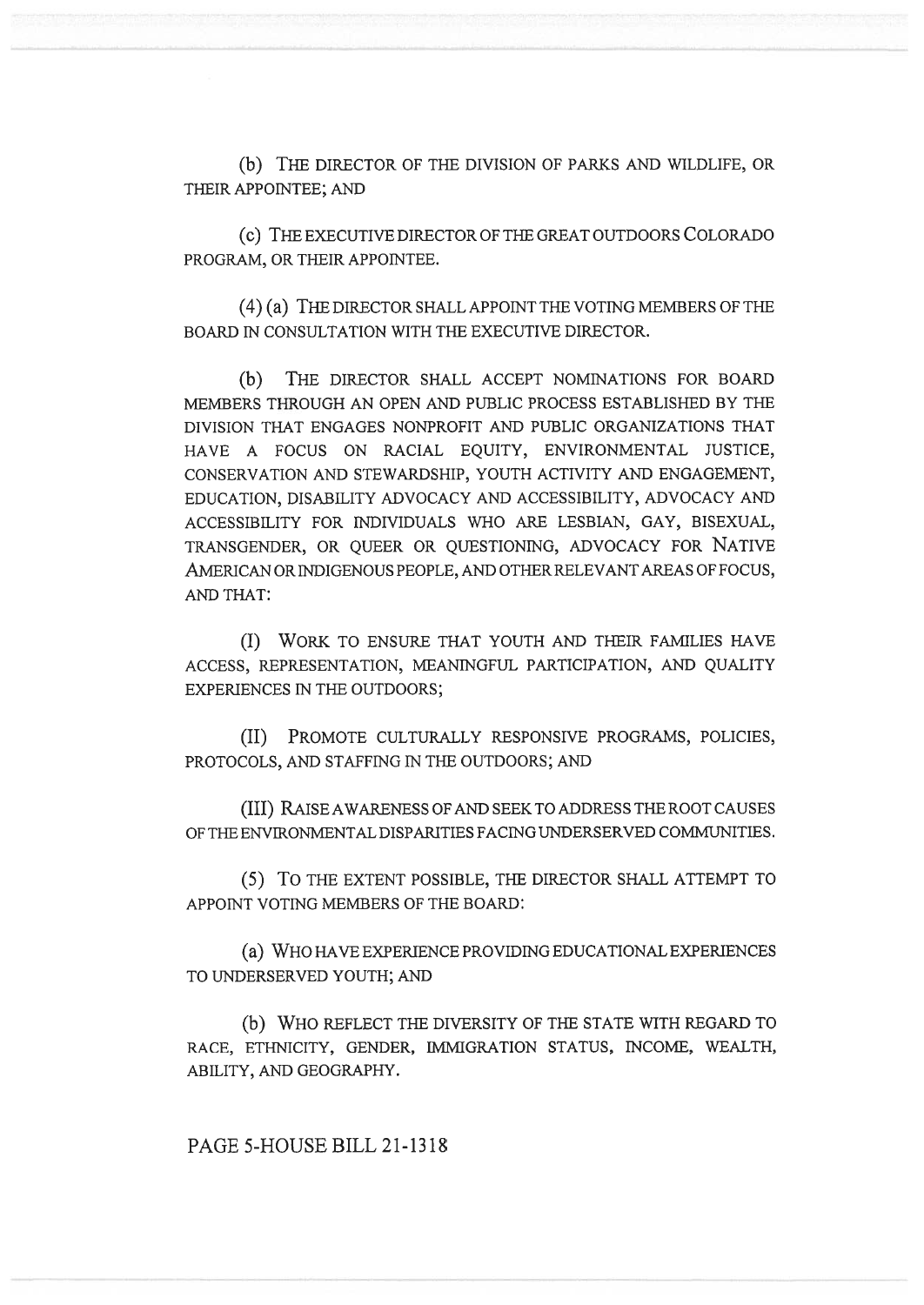(6) THE DIRECTOR SHALL MAKE INITIAL APPOINTMENTS TO THE BOARD BY OCTOBER 15, 2021.

(7) (a) EXCEPT AS PROVIDED IN SUBSECTIONS  $(7)(b)$  AND  $(7)(c)$  OF THIS SECTION, THE TERM OF OFFICE OF THE MEMBERS OF THE BOARD APPOINTED BY THE DIRECTOR IS FOUR YEARS.

(b) IN ORDER TO ENSURE STAGGERED TERMS OF OFFICE, THE INITIAL TERM OF OFFICE OF THE MEMBERS OF THE BOARD IS:

(I) Two YEARS FOR THE MEMBERS APPOINTED PURSUANT TO SUBSECTIONS  $(2)(a)$ ,  $(2)(b)$ , AND  $(2)(c)$  OF THIS SECTION; AND

(II) FOUR YEARS FOR THE MEMBERS APPOINTED PURSUANT TO SUBSECTIONS  $(2)(d)$ ,  $(2)(e)$ , AND  $(2)(f)$  OF THIS SECTION.

(c) THE TERM OF OFFICE FOR TWO OF THE YOUTH MEMBERS OF THE BOARD IS TWO YEARS AND THE TERM OF OFFICE FOR ONE OF THE YOUTH MEMBERS OF THE BOARD IS ONE YEAR, AS ESTABLISHED BY THE DIRECTOR.

(d) BOARD MEMBERS MAY SERVE NO MORE THAN TWO TERMS.

(e) A MEMBER WHO IS APPOINTED TO FILL A VACANCY SHALL SERVE THE REMAINDER OF THE UNEXPIRED TERM OF THE MEMBER WHOSE VACANCY IS BEING FILLED; THE REMAINDER COUNTS AS ONE TERM FOR THAT APPOINTEE.

(8) (a) VOTING MEMBERS OF THE BOARD RECEIVE A PER DIEM OF TWO HUNDRED DOLLARS FOR ATTENDANCE AT REGULARLY SCHEDULED MEETINGS OF THE BOARD DURING THE 2021-22 STATE FISCAL YEAR, AND TWO HUNDRED DOLLARS AS ANNUALLY ADJUSTED FOR INFLATION BASED ON THE PERCENTAGE CHANGE IN THE UNITED STATES DEPARTMENT OF LABOR'S BUREAU OF LABOR STATISTICS CONSUMER PRICE INDEX FOR DENVER-AURORA-LAKEWOOD FOR ALL ITEMS PAID BY ALL URBAN CONSUMERS, OR ITS APPLICABLE PREDECESSOR OR SUCCESSOR INDEX, DURING THE 2022-23 STATE FISCAL YEAR AND EACH STATE FISCAL YEAR THEREAFTER. VOTING MEMBERS OF THE BOARD ARE ALSO REIMBURSED FOR ACTUAL AND NECESSARY EXPENSES INCURRED WHILE PERFORMING OFFICIAL DUTIES, TOGETHER WITH MILEAGE AT THE RATE AT WHICH MEMBERS OF THE GENERAL ASSEMBLY ARE REIMBURSED PURSUANT TO SECTION 2-2-317.

PAGE 6-HOUSE BILL 21-1318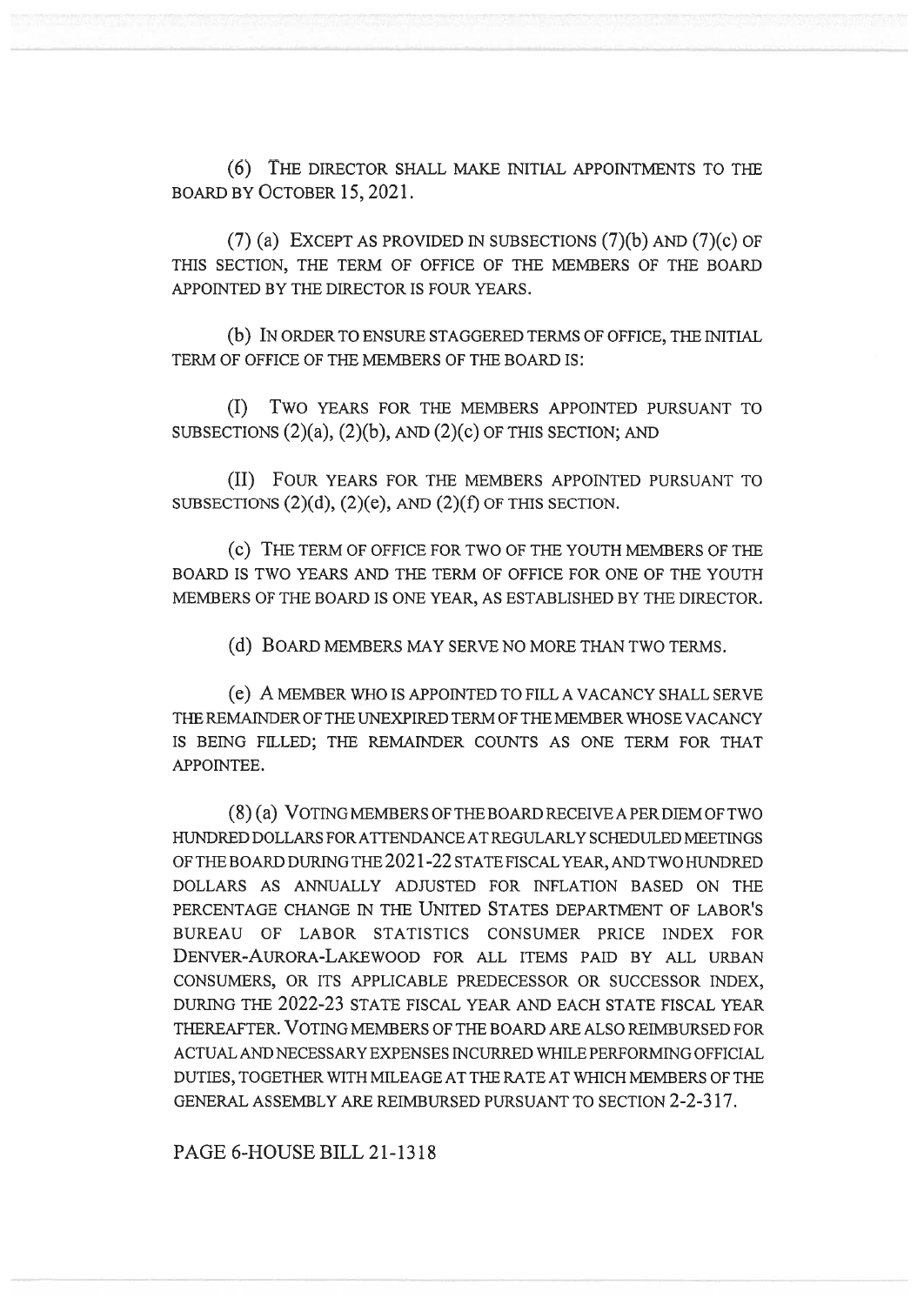(b) NONVOTING MEMBERS MAY NOT RECEIVE PER DIEM, BUT MAY BE REIMBURSED FOR ACTUAL AND NECESSARY EXPENSES INCURRED WHILE PERFORMING OFFICIAL DUTIES, TOGETHER WITH MILEAGE AT THE RATE AT WHICH MEMBERS OF THE GENERAL ASSEMBLY ARE REIMBURSED PURSUANT TO SECTION 2-2-317.

33-9-204. Outdoor equity board - duties. (1) THE BOARD SHALL MEET AS OFTEN AS NECESSARY TO CARRY OUT THE FOLLOWING DUTIES AND RESPONSIBILITIES:

(a) To CREATE AN OUTDOOR EQUITY WEBSITE;

(b) To ADMINISTER THE GRANT PROGRAM AND, SUBJECT TO AVAILABLE APPROPRIATIONS, AWARD GRANTS AS PROVIDED IN SECTION 33-9-205;

(c) To ESTABLISH ANY POLICIES AS ARE NECESSARY OR EXPEDIENT FOR THE CONDUCT OF ITS AFFAIRS AND ITS MEETINGS AND TO POST THOSE POLICIES ON ITS WEBSITE, INCLUDING:

(I) A CONFLICT OF INTEREST POLICY FOR ITS MEMBERS IN ORDER TO PREVENT THOSE WHO SERVE ON THE BOARD FROM BENEFITTING FROM THE GRANT PROGRAM;

(II) POLICIES RELATED TO TIME FRAMES FOR APPLYING FOR GRANTS AND FOR THE DISTRIBUTION OF GRANT MONEY UNDER SECTION 33-9-205; AND

(III) POLICIES RELATED TO THE FORM OF THE GRANT PROGRAM APPLICATION, SO AS TO ENSURE THAT THE APPLICATIONS ARE CONCISE, STRAIGHTFORWARD, OBJECTIVE, INCLUSIVE, AND ACCESSIBLE TO ALL INTERESTED PARTIES;

(d) To ESTABLISH MEANINGFUL QUANTITATIVE AND QUALITATIVE GRANT REPORTING REQUIREMENTS THAT ALLOW THE GRANTEES TO HIGHLIGHT WHO THEY ARE SERVING AND HOW THEY ARE SERVING THEM, INCLUDING REPORTS ON THE ETHNIC AND RACIAL MAKEUP OF THE PARTICIPANTS OF PROGRAMS FUNDED, THE AGES AND LOCALITIES OF PROGRAM PARTICIPANTS, THE TYPES OF PROGRAMMING FUNDED, AND OTHER RELEVANT CRITERIA THAT THE BOARD SEES FIT;

PAGE 7-HOUSE BILL 21-1318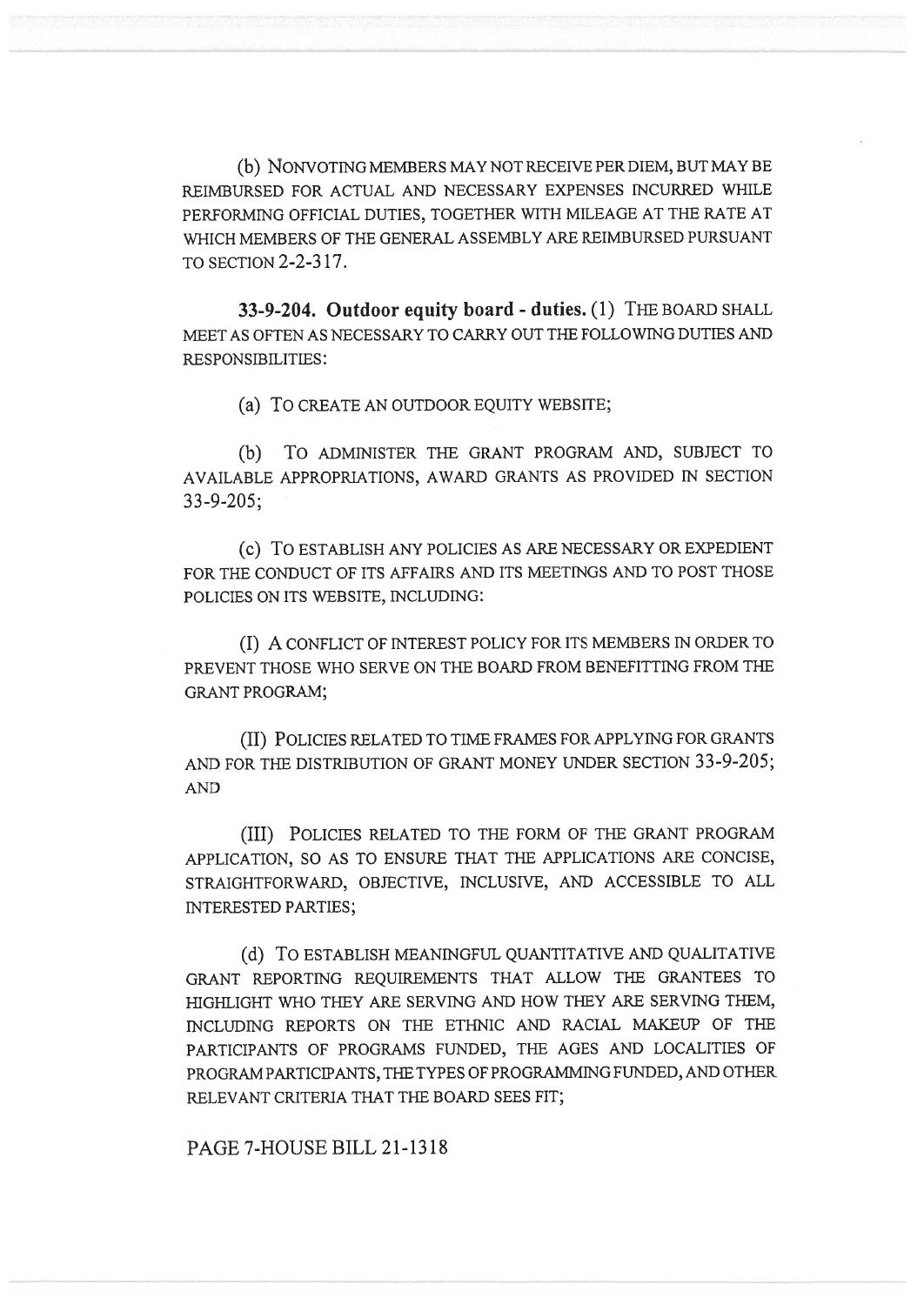(e) To COMPILE AN ANNUAL REPORT THAT DETAILS INFORMATION ABOUT THE PROGRAMS THAT ARE AWARDED GRANTS, INCLUDING: THE ETHNIC AND RACIAL MAKEUP OF THE PARTICIPANTS, THE AGES AND LOCALITIES OF PARTICIPANTS, THE TYPES OF PROGRAMS, AND OTHER RELEVANT INFORMATION THAT THE BOARD SEES FIT; AND

(f) (I) To PRESENT THE REPORT DESCRIBED IN SUBSECTION (1)(e) OF THIS SECTION TO THE DEPARTMENT AND THE PARKS AND WILDLIFE COMMISSION, AND TO MAKE THE REPORT PUBLICLY ACCESSIBLE, INCLUDING POSTING THE REPORT ON THE BOARD'S WEBSITE.

(II) IN JANUARY 2023, AND EACH JANUARY THEREAFTER, THE DEPARTMENT SHALL REPORT ON THE GRANT PROGRAM, INCLUDING A SUMMARY OF THE REPORT DESCRIBED IN SUBSECTION (1)(e) OF THIS SECTION, AS PART OF THE DEPARTMENT'S PRESENTATION TO ITS COMMITTEE OF REFERENCE AT A HEARING HELD PURSUANT TO SECTION 2-7-203 (2)(a) OF THE "STATE MEASUREMENT FOR ACCOUNTABLE, RESPONSIVE, AND TRANSPARENT (SMART) GOVERNMENT ACT".

(2) THE BOARD IS SUBJECT TO ALL THE APPLICABLE REQUIREMENTS OF THE "COLORADO OPEN RECORDS ACT", PART 2 OF ARTICLE 72 OF TITLE 24, AND THE OPEN MEETINGS LAW CONTAINED IN PART 4 OF ARTICLE 6 OF  $TTITER 24.$ 

33-9-205. Outdoor equity grant program - creation. (1) THE BOARD SHALL IMPLEMENT THE GRANT PROGRAM IN ACCORDANCE WITH THIS SECTION AND THE POLICIES IT ESTABLISHES UNDER SECTION 33-9-204 (1)(c).

(2) To RECEIVE A GRANT, AN APPLICANT MUST SUBMIT AN APPLICATION TO THE BOARD.

(3) THE BOARD SHALL REVIEW EACH APPLICATION IT RECEIVES AND MAY AWARD GRANTS TO APPLICANTS THAT WILL DIRECTLY UTILIZE THE GRANT TO ENGAGE RACIALLY OR ETHNICALLY DIVERSE ELIGIBLE YOUTH WHO ARE FROM LOW-INCOME FAMILIES, ENGAGE ELIGIBLE YOUTH WHO ARE LESBIAN, GAY, BISEXUAL, TRANSGENDER, OR QUEER OR QUESTIONING, ENGAGE NATIVE AMERICAN OR INDIGENOUS YOUTH, OR ENGAGE ELIGIBLE YOUTH WITH DISABILITIES IN SUCH A WAY SO AS TO BUILD SUSTAINABILITY AND CAPACITY FOR SUCH HISTORICALLY UNDERSERVED COMMUNITIES, AND SO AS TO:

PAGE 8-HOUSE BILL 21-1318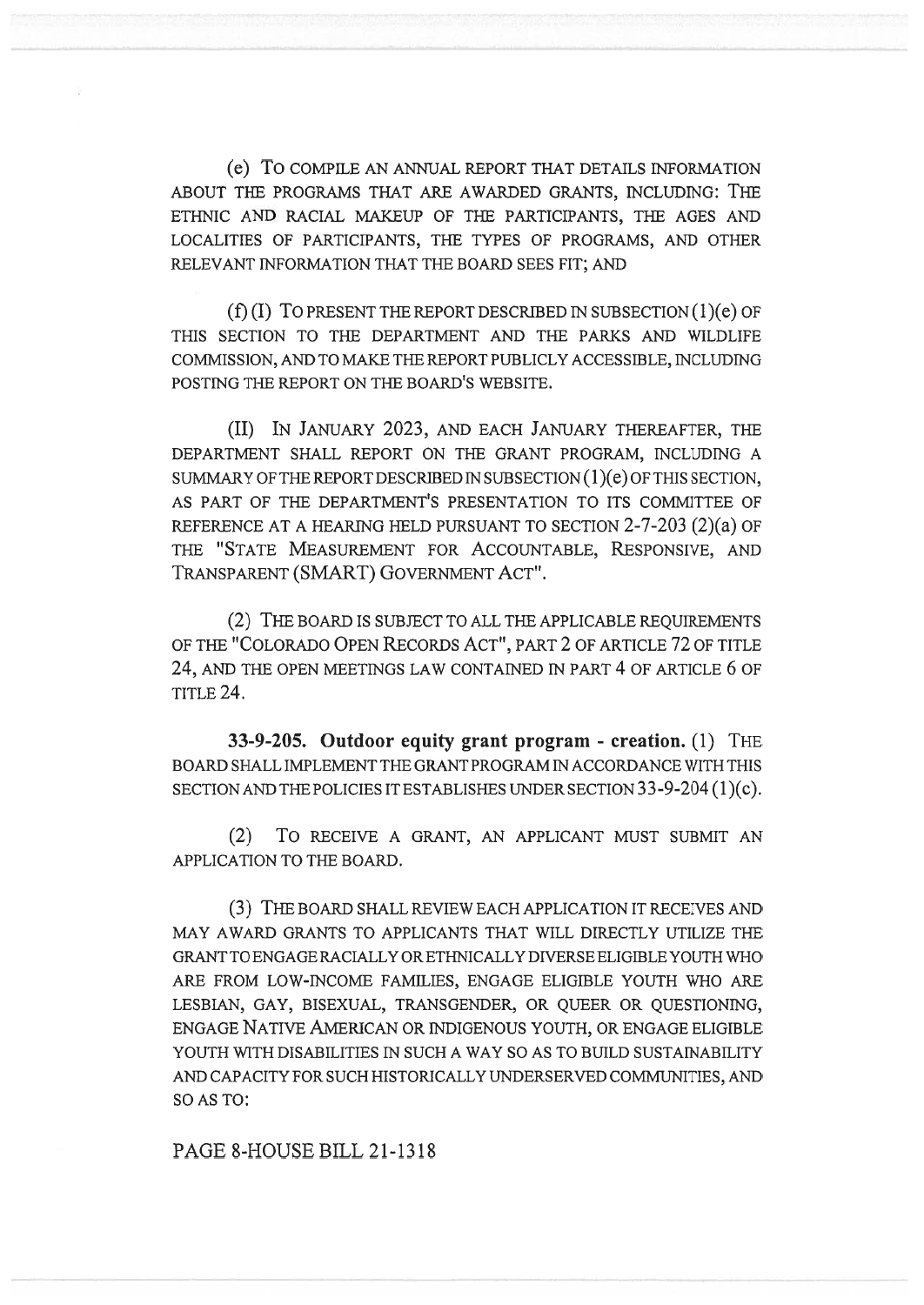(a) REDUCE BARRIERS TO THE COLORADO OUTDOORS;

(b) CREATE PATHWAYS FOR FORMAL OR INFORMAL CONSERVATION OF THE COLORADO OUTDOORS; OR

(c) OFFER ENVIRONMENTAL AND COLORADO OUTDOOR-BASED EDUCATIONAL OPPORTUNITIES.

(4) SUBJECT TO AVAILABLE APPROPRIATIONS, GRANTS SHALL BE PAID OUT OF THE OUTDOOR EQUITY FUND CREATED IN SECTION 33-9-206.

33-9-206. Outdoor equity fund. (1) (a) THE OUTDOOR EQUITY FUND IS HEREBY CREATED IN THE STATE TREASURY. THE FUND CONSISTS OF MONEY CREDITED TO THE FUND PURSUANT TO SECTION 44-40-111 (12). ALL INTEREST AND INCOME DERIVED FROM THE DEPOSIT AND INVESTMENT OF MONEY IN THE OUTDOOR EQUITY FUND MUST BE CREDITED TO THE FUND AND MAY NOT BE TRANSFERRED TO THE GENERAL FUND OR ANY OTHER FUND AT THE END OF ANY FISCAL YEAR. ANY UNEXPENDED AND UNENCUMBERED MONEY REMAINING IN THE OUTDOOR EQUITY FUND AT THE END OF A FISCAL YEAR STAYS IN THE FUND.

(b) THE MONEY CREDITED TO THE OUTDOOR EQUITY FUND PURSUANT TO SUBSECTION (1)(a) OF THIS SECTION AND ANY INCOME AND INTEREST DERIVED FROM THE DEPOSIT AND INVESTMENT OF SUCH MONEY IS EXEMPT FROM ANY RESTRICTION ON SPENDING, REVENUE, OR APPROPRIATIONS, INCLUDING, WITHOUT LIMITATION, THE RESTRICTIONS OF SECTION 20 OF ARTICLE X OF THE STATE CONSTITUTION.

(2) SUBJECT TO ANNUAL APPROPRIATION BY THE GENERAL ASSEMBLY, THE DIVISION MAY EXPEND MONEY FROM THE OUTDOOR EQUITY FUND TO IMPLEMENT THE OUTDOOR EQUITY GRANT PROGRAM. THE DEPARTMENT MAY USE MONEY IN THE OUTDOOR EQUITY FUND TO PAY THE DIRECT AND INDIRECT COSTS THAT THE DEPARTMENT INCURS TO ADMINISTER THIS PART 2, ASSIST THE OUTDOOR EQUITY BOARD, AND PAY THE PER DIEM AND EXPENSES OF THE OUTDOOR EQUITY BOARD MEMBERS.

(3) THE OUTDOOR EQUITY BOARD MAY SEEK, ACCEPT, AND EXPEND GIFTS, GRANTS, DONATIONS, LOANS OF MONEY, OR AID IN ANY FORM FROM THE FEDERAL GOVERNMENT, ANY STATE AGENCY, ANY LOCAL GOVERNMENT, OR FROM PRIVATE SOURCES, OR ANY COMBINATION THEREOF, FOR THE

## PAGE 9-HOUSE BILL 21-1318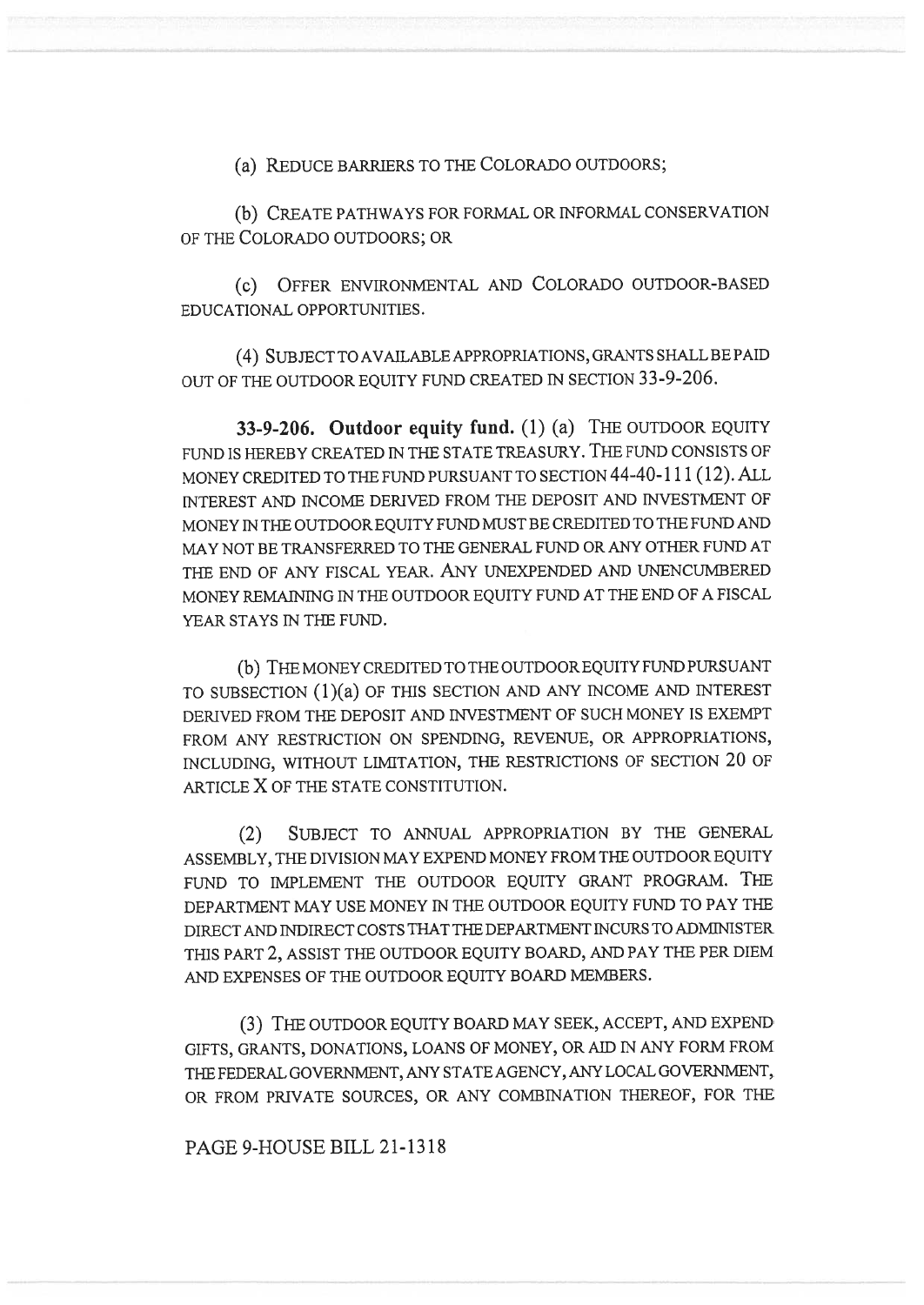PURPOSES OF THIS PART 2, AND ANY SUCH MONEY MUST BE CREDITED TO THE GIFTS, GRANTS, AND DONATIONS ACCOUNT CREATED IN THE FUND. THE MONEY IN THE GIFTS, GRANTS, AND DONATIONS ACCOUNT IS CONTINUOUSLY APPROPRIATED TO THE DIVISION TO IMPLEMENT THE OUTDOOR EQUITY GRANT PROGRAM.

SECTION 2. In Colorado Revised Statutes, 44-40-111, add (12) as follows:

44-40-111. Lottery fund - creation - definitions. (12) (a) As USED IN THIS SUBSECTION (12), UNLESS THE CONTEXT OTHERWISE REQUIRES:

(I) "OUTDOOR EQUITY FUND" MEANS THE OUTDOOR EQUITY FUND CREATED IN SECTION 33-9-206.

(II) "PARKS AND OUTDOOR RECREATION CASH FUND" MEANS THE PARKS AND OUTDOOR RECREATION CASH FUND CREATED IN SECTION 33-10-111 (1).

(III) "PUBLIC SCHOOL CAPITAL CONSTRUCTION ASSISTANCE FUND" MEANS THE PUBLIC SCHOOL CAPITAL CONSTRUCTION ASSISTANCE FUND CREATED IN SECTION 22-43.7-104.

(IV) "WILDLIFE CASH FUND" MEANS THE WILDLIFE CASH FUND CREATED IN SECTION  $33-1-112(1)(a)$ .

(b) PURSUANT TO SUBSECTION (10)(b) OF THIS SECTION, THE STATE TREASURER SHALL TRANSFER MONEY THAT WOULD OTHERWISE BE ALLOCATED TO THE GENERAL FUND PURSUANT TO SECTION 3 (1)(b)(III) OF ARTICLE XXVII OF THE STATE CONSTITUTION, AND AS DESCRIBED IN SECTION 33-60-104 (1)(c), AS FOLLOWS:

(I) FOR THE 2020-21 STATE FISCAL YEAR, TO THE EXTENT AVAILABLE, THE FIRST SEVEN HUNDRED FIFTY THOUSAND DOLLARS TO THE OUTDOOR EQUITY FUND; THE NEXT THREE MILLION DOLLARS TO THE PUBLIC SCHOOL CAPITAL CONSTRUCTION ASSISTANCE FUND; AND ANY REMAINING MONEY AS FOLLOWS: TWENTY-FIVE PERCENT TO THE WILDLIFE CASH FUND, TWENTY-FIVE PERCENT TO THE PARKS AND OUTDOOR RECREATION CASH FUND, AND FIFTY PERCENT TO THE PUBLIC SCHOOL CAPITAL CONSTRUCTION ASSISTANCE FUND;

PAGE 10-HOUSE BILL 21-1318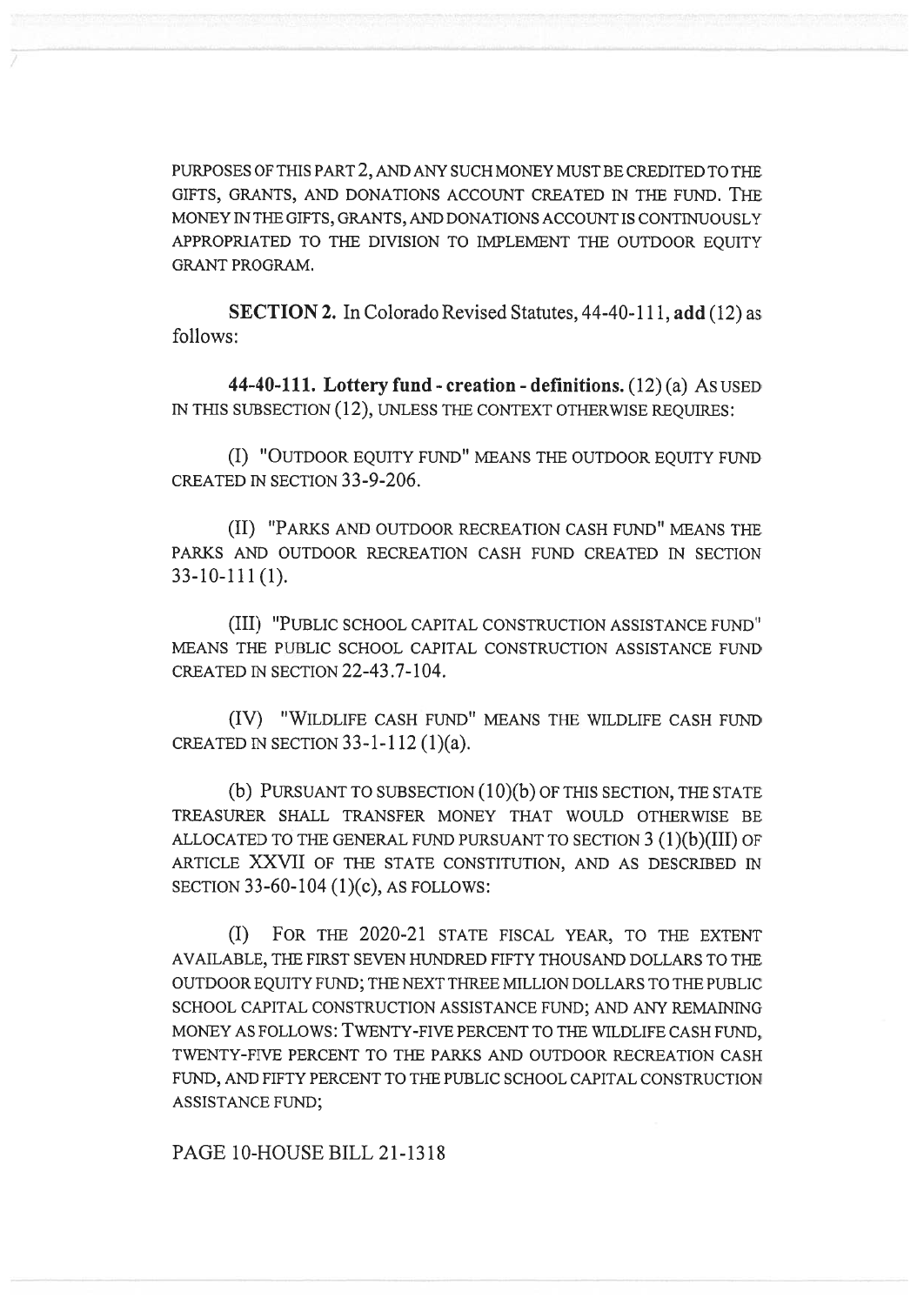(II) FOR THE 2021-22 STATE FISCAL YEAR, TO THE EXTENT AVAILABLE, THE FIRST ONE MILLION FIVE HUNDRED THOUSAND DOLLARS TO THE OUTDOOR EQUITY FUND; THE NEXT THREE MILLION DOLLARS TO THE PUBLIC SCHOOL CAPITAL CONSTRUCTION ASSISTANCE FUND; AND ANY REMAINING MONEY AS FOLLOWS: TWENTY-FIVE PERCENT TO THE WILDLIFE CASH FUND, TWENTY-FIVE PERCENT TO THE PARKS AND OUTDOOR RECREATION CASH FUND, AND FIFTY PERCENT TO THE PUBLIC SCHOOL CAPITAL CONSTRUCTION ASSISTANCE FUND;

(III) FOR THE 2022-23 STATE FISCAL YEAR, TO THE EXTENT AVAILABLE, THE FIRST TWO MILLION TWO HUNDRED FIFTY THOUSAND DOLLARS TO THE OUTDOOR EQUITY FUND; THE NEXT THREE MILLION DOLLARS TO THE PUBLIC SCHOOL CAPITAL CONSTRUCTION ASSISTANCE FUND; AND ANY REMAINING MONEY AS FOLLOWS : TWENTY-FIVE PERCENT TO THE WILDLIFE CASH FUND, TWENTY-FIVE PERCENT TO THE PARKS AND OUTDOOR RECREATION CASH FUND, AND FIFTY PERCENT TO THE PUBLIC SCHOOL CAPITAL CONSTRUCTION ASSISTANCE FUND; AND

(IV) FOR THE 2023-24 STATE FISCAL YEAR AND EACH STATE FISCAL YEAR THEREAFTER, TO THE EXTENT AVAILABLE, THE FIRST THREE MILLION DOLLARS TO THE OUTDOOR EQUITY FUND; THE NEXT THREE MILLION DOLLARS TO THE PUBLIC SCHOOL CAPITAL CONSTRUCTION ASSISTANCE FUND; AND ANY REMAINING MONEY AS FOLLOWS: TWENTY-FIVE PERCENT TO THE WILDLIFE CASH FUND, TWENTY-FIVE PERCENT TO THE PARKS AND OUTDOOR RECREATION CASH FUND, AND FIFTY PERCENT TO THE PUBLIC SCHOOL CAPITAL CONSTRUCTION ASSISTANCE FUND.

(c) THE MONEY TRANSFERRED UNDER THIS SUBSECTION (12) AND ANY INCOME AND INTEREST DERIVED FROM THE DEPOSIT AND INVESTMENT OF SUCH MONEY IS EXEMPT FROM ANY RESTRICTION ON SPENDING, REVENUE, OR APPROPRIATIONS, INCLUDING, WITHOUT LIMITATION, THE RESTRICTIONS OF SECTION 20 OF ARTICLE X OF THE STATE CONSTITUTION.

SECTION 3. In Colorado Revised Statutes, 22-43.7-104, amend  $(2)(b)(III)$  as follows:

22-43.7-104. Public school capital construction assistance fund - creation - crediting of money to fund - use of fund - emergency reserve - creation - reserve account - creation and use. (2) (b) For each fiscal year commencing on or after July 1, 2008, the following moneys shall

PAGE 11-HOUSE BILL 21-1318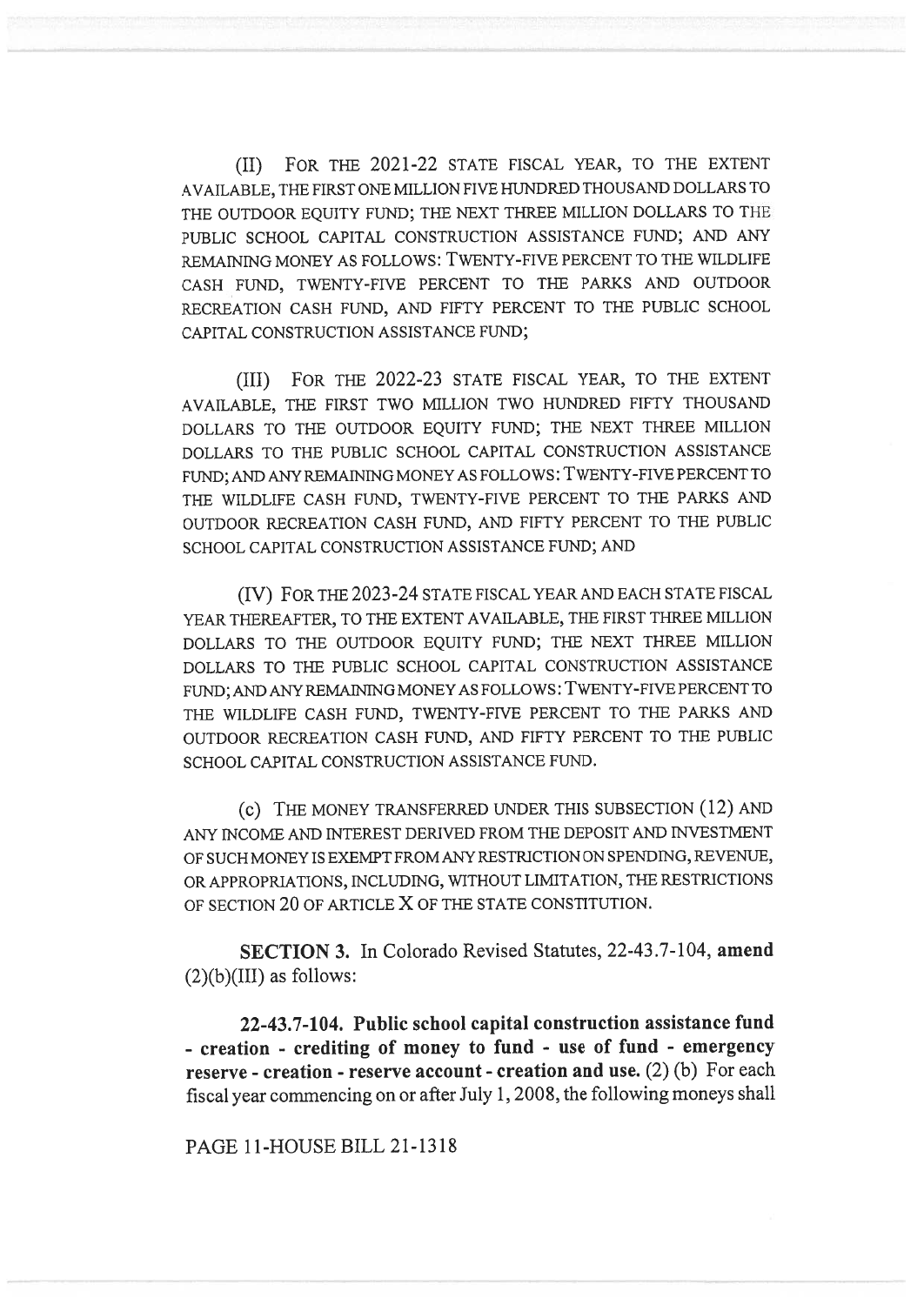be credited to the assistance fund:

(III) All moneys that would otherwise be transferred to the general fund pursuant to section  $3-(1)(b)(III)$  of article XXVII of the state constitution. ANY MONEY TRANSFERRED TO THE ASSISTANCE FUND UNDER SECTION 44-40-111 (12). The moneys credited MONEY TRANSFERRED to the assistance fund pursuant to this subparagraph  $(HH)$  SUBSECTION  $(2)(b)(III)$ and any income and interest derived from the deposit and investment of such moneys shall be MONEY IS exempt from any restriction on spending, revenue, or appropriations, including, without limitation, the restrictions of section 20 of article X of the state constitution.

SECTION 4. In Colorado Revised Statutes, 33-60-104, amend  $(1)(c)$  as follows:

33-60-104. Distribution of net lottery proceeds beginning first quarter of fiscal year 1998-99. (1) For the first quarter of fiscal year 1998-99 and for each quarter thereafter, the state treasurer shall distribute net lottery proceeds as follows:

(c) All remaining net lottery proceeds in trust to the trust fund board; except that, in any state fiscal year in which the portion of net lottery proceeds which would otherwise be given in trust to the trust fund board exceeds the adjusted amount of thirty-five million dollars as determined by the state treasurer in accordance with subsection (2) of this section, the net lottery proceeds in excess of such adjusted amount shall be allocated to the general fund AND TRANSFERRED AS SPECIFIED IN SECTION 44-40-111 (12).

SECTION 5. Appropriation. For the 2021-22 state fiscal year, \$730,674 is appropriated to the department of natural resources for use by the division of parks and wildlife. This appropriation is from the outdoor equity fund created in section 33-9-206 (1)(a), C.R.S., and is based on an assumption that the division will require an additional 1.0 FTE. To implement this act, the division may use this appropriation for the outdoor equity grant program.

SECTION 6. Safety clause. The general assembly hereby finds,

PAGE 12-HOUSE BILL 21-1318